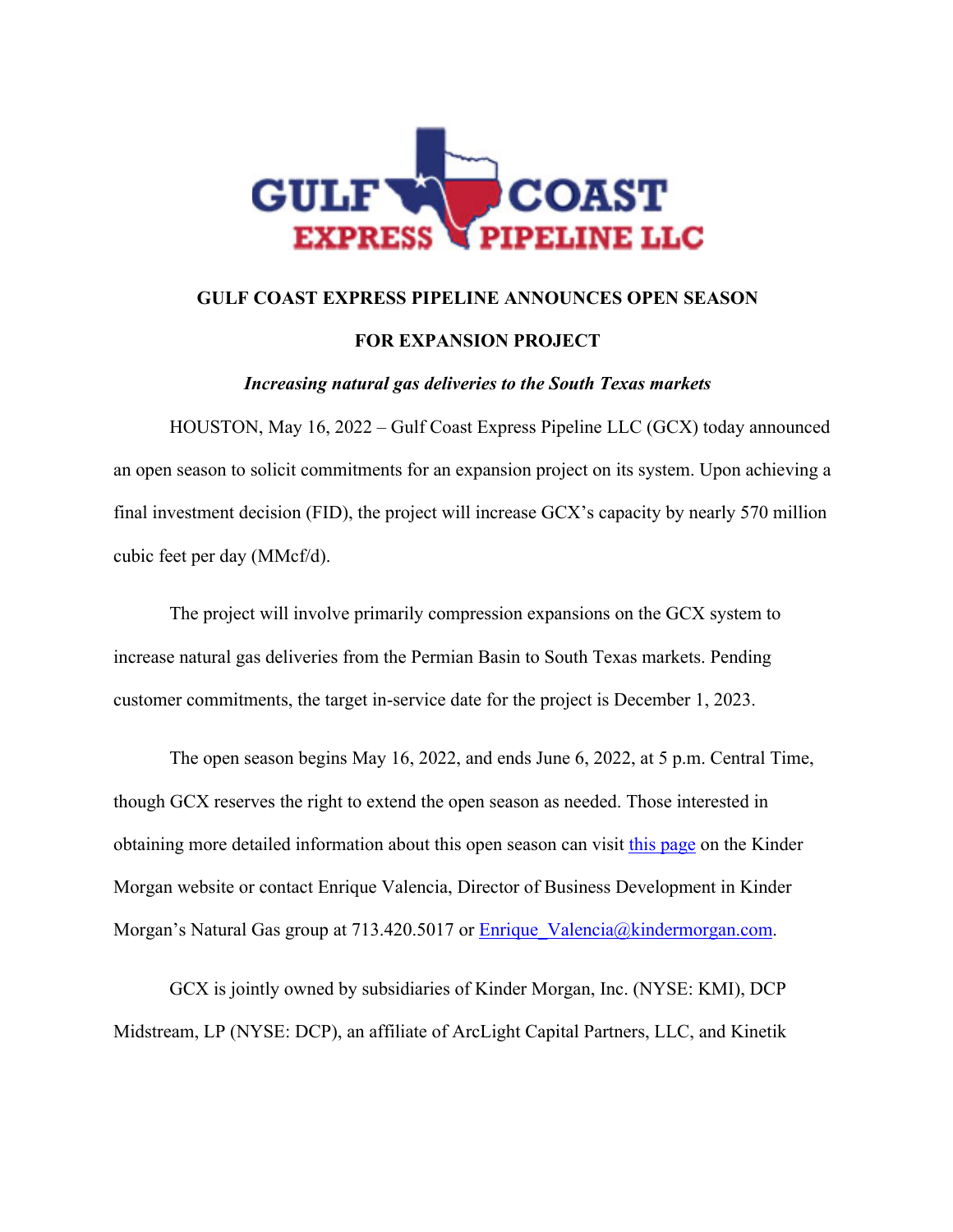Holdings Inc. (NASDAQ: KNTK) with an ownership interest of 34%, 25%, 25% and 16% respectively. Kinder Morgan Texas Pipeline (KMTP) is the operator of GCX.

#### **About Kinder Morgan, Inc.**

Kinder Morgan, Inc. (NYSE: KMI) is one of the largest energy infrastructure companies in North America. Access to reliable, affordable energy is a critical component for improving lives around the world. We are committed to providing energy transportation and storage services in a safe, efficient and environmentally responsible manner for the benefit of the people, communities and businesses we serve. We own an interest in or operate approximately 83,000 miles of pipelines, 141 terminals, and 700 billion cubic feet of working natural gas storage capacity. Our pipelines transport natural gas, refined petroleum products, crude oil, condensate, CO2 and other products, and our terminals store and handle various commodities including gasoline, diesel fuel, chemicals, ethanol, metals and petroleum coke. Learn more about our renewables initiatives on the low carbon solutions page at www.kindermorgan.com.

#### **About DCP Midstream, LP**

DCP Midstream, LP (NYSE: DCP) is a Fortune 500 midstream master limited partnership headquartered in Denver, Colorado, with a diversified portfolio of gathering, processing, logistics and marketing assets. DCP is one of the largest natural gas liquids producers and marketers and one of the largest natural gas processors in the U.S. The owner of DCP's general partner is a joint venture between Enbridge and Phillips 66. For more information, visit the DCP Midstream, LP website at www.dcpmidstream.com.

### **About ArcLight Capital Partners, LLC**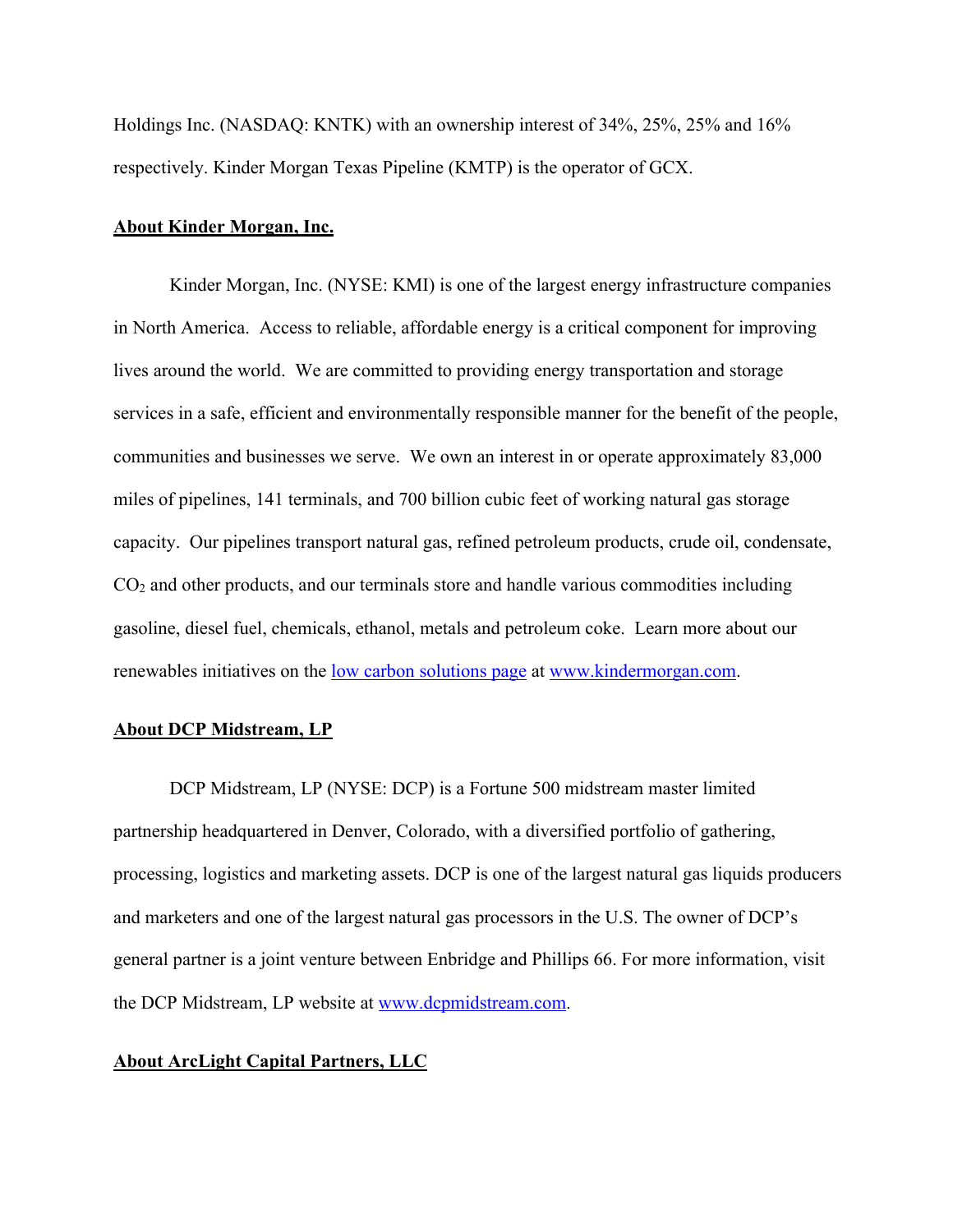ArcLight Capital Partners, LLC (ArcLight) is one of North America's leading energy infrastructure firms, helping pioneer an asset-based approach to investing in the energy sector. ArcLight has invested approximately \$25 billion in 117 transactions since inception. Based in Boston, the firm's investment team employs a hands-on value creation strategy that utilizes its inhouse technical, operational, and commercial specialists, as well as the firm's 1,500-person asset management affiliate. More information about ArcLight can be found at www.arclight.com.

#### **About Kinetik Holdings Inc.**

Kinetik is a fully integrated, pure-play, Permian-to-Gulf Coast midstream C-corporation operating in the Delaware Basin. Kinetik is headquartered in Houston and Midland, Texas. Kinetik provides comprehensive gathering, transportation, compression, processing and treating services for companies that produce natural gas, natural gas liquids, crude oil and water. Kinetik posts announcements, operational updates, investor information and press releases on its website, www.kinetik.com.

##

## **KINDER MORGAN CONTACTS**

Victoria Oddi Investor Relations Media Relations (800) 348-7320  $(713)$  420-7641 km ir@kindermorgan.com newsroom@kindermorgan.com www.kindermorgan.com

#### **DCP MIDSTREAM CONTACTS**

Jeanette Alberg Michael Fullman Media Relations **Investor Relations** (303) 605-3424 (303) 605-1628

jaalberg@dcpmidstream.com mfullman@dcpmidstream.com www.dcpmidstream.com